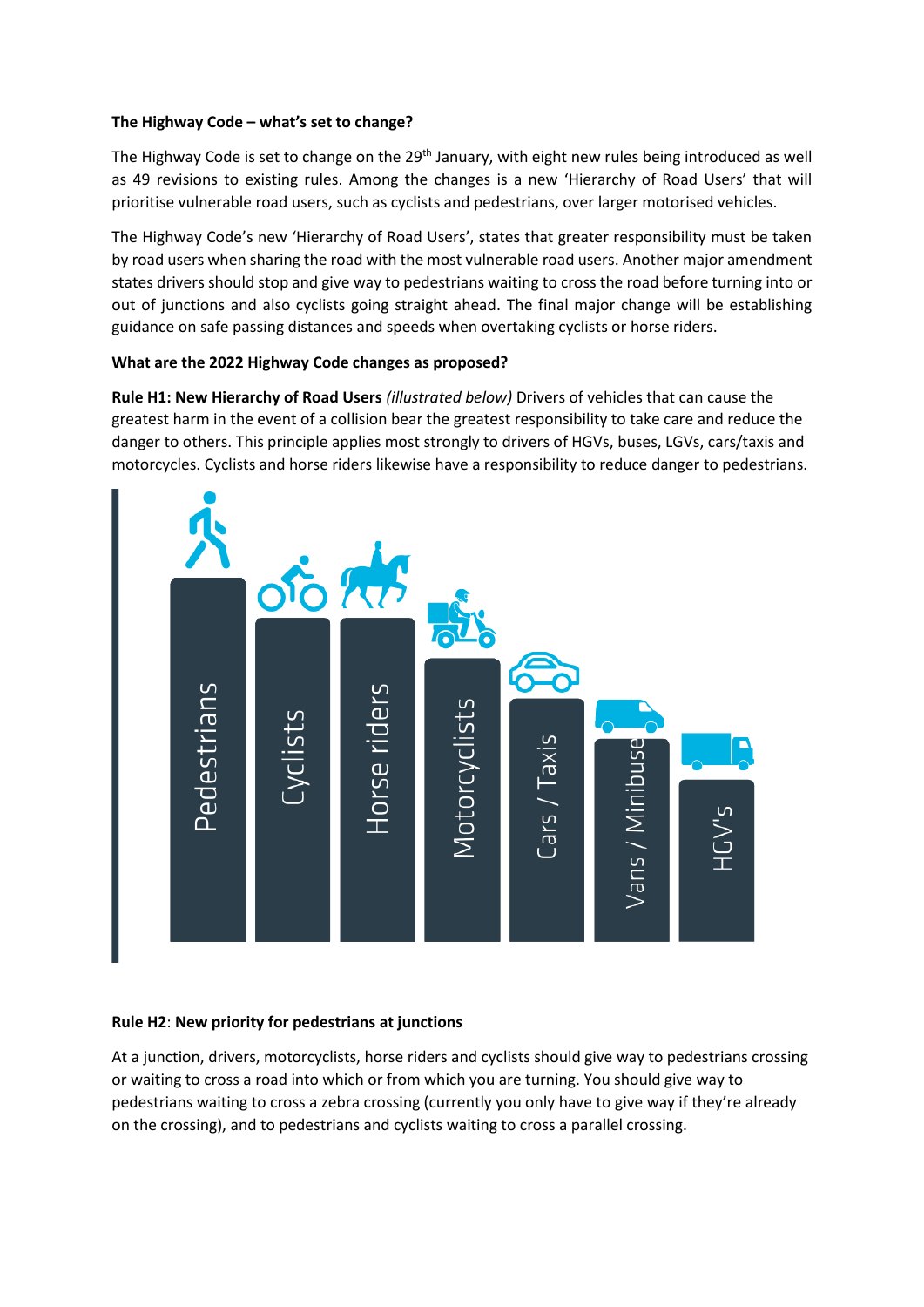

**Rule H3: New priority for cyclists when cars are turning**

Drivers and motorcyclists should not cut across cyclists, horse riders or horse drawn vehicles going ahead when you are turning into or out of a junction or changing direction or lane. This applies whether they are using a cycle lane, a cycle track, or riding ahead on the road and you should give way to them. Do not turn at a junction if to do so would cause the cyclist, horse rider or horse drawn vehicle going straight ahead to stop or swerve. You should stop and wait for a safe gap in the flow of cyclists if necessary.



**Please note:** Many of the rules in the Code are legal requirements, and if you disobey these rules you are committing a criminal offence. You may be fined, given penalty points on your licence, or be